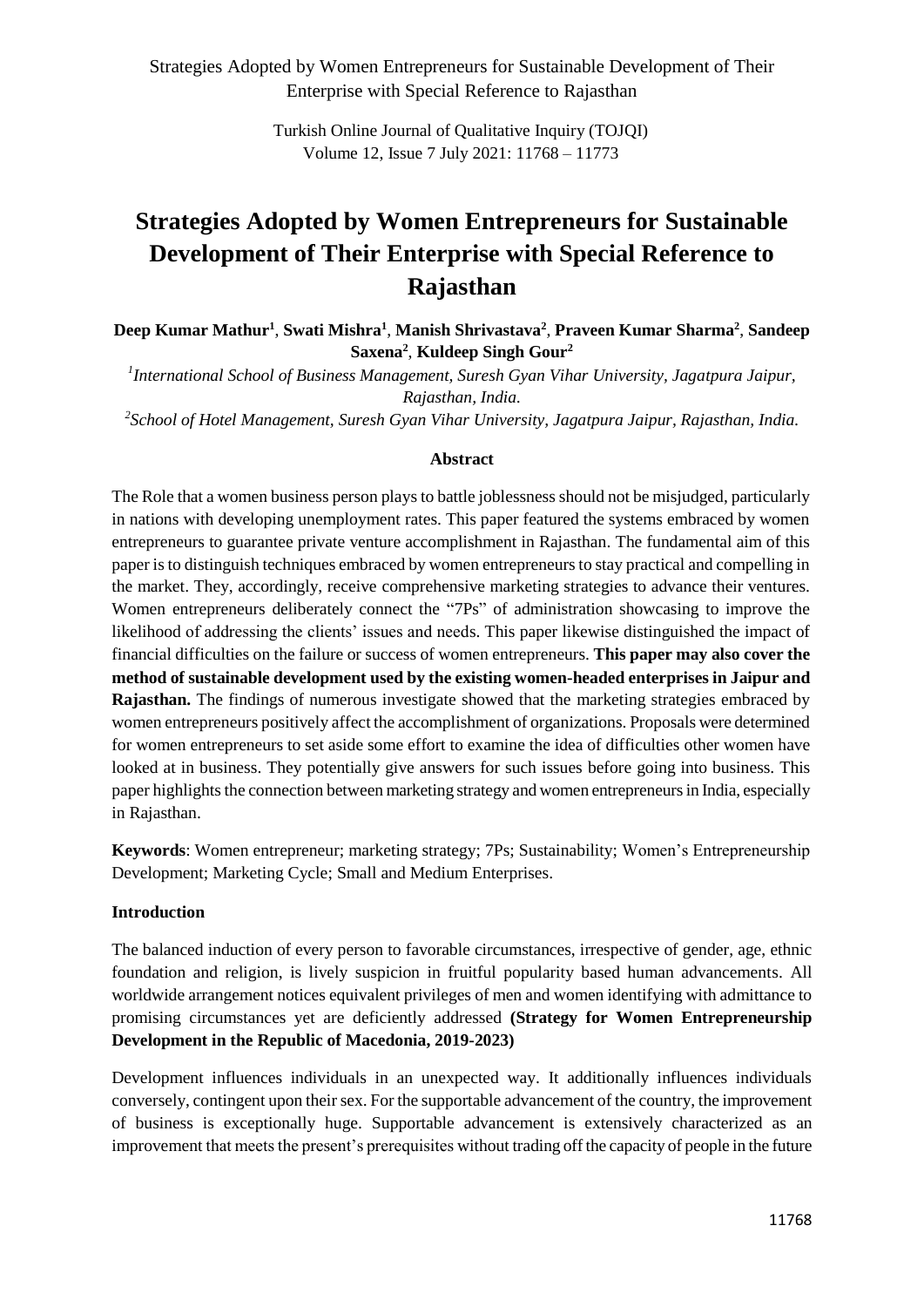# Deep Kumar Mathur<sup>1</sup>, Swati Mishra<sup>1</sup>, Manish Shrivastava<sup>2</sup>, Praveen Kumar Sharma<sup>2</sup>, Sandeep Saxena<sup>2</sup>, Kuldeep Singh Gour<sup>2</sup>

to address their own issues. Sustainable development relies upon an impartial conveyance of assets for now and for what's to come.

Women participation in each financial movement has been expanding in recent years. The role of women in the Indian culture has been changed altogether; women today are not kept to the four walls of the house, yet they have been effectively taking an interest in each monetary action and effectively delivering in each movement (Adki, 2014). The minority status of women in the economy varies depending upon the area. Women more infrequently than men attempt undertakings, and surprisingly fewer women embrace technological escalated undertakings. Business execution of the greater part of the women entrepreneur in Rajasthan isn't palatable. Nonetheless, a couple of women entrepreneurs reliably perform great notwithstanding of comparative client base and working backgrounds, framework, and assets.

Rajasthan is a state resolved to guarantee the quality of life for its residents, particularly for women and make the state more alluring to financial backers, with different public procedures and approaches, like this has been building the enactment and foundation that is required to make its commitment.

Today, in the day to day course of her business, it appears that a woman entrepreneur is as yet confronting liquidity and other monetary issues, the balance between work and daily life, just as the absence of time for personal development and advancement. A woman entrepreneur is seldom utilizing award projects, credits or some other monetary help, yet at the same time shares interest to utilize assets from business venture improvement reserves. She infrequently utilizes counselling services. For sustainable development of their enterprise, women entrepreneurs received diverse fundamental business abilities, including promoting their products and so forth now and again. Continuous and organized advisory and support are of key significance in the beginning phases of business initiation, as women are more cautious and less declined to chances. Then again, the women entrepreneurs who were at that point set up in the market would need to improve their organizations in a specific fragment **(**United Nations, 2017).

Women entrepreneurs continually deal with the issues in marketing their products. It is one of the central issues as this space is mostly overwhelmed by man and even women with sufficient experience neglect to establish a connection. Women entrepreneurs must be at the mercy of mediators who pocket the bit of income for marketing the products. Even though the mediators misuse the women entrepreneurs, the prohibition of go-between is troublesome because it includes a great deal of running about. Women entrepreneurs likewise think that it was not easy to catch the market and make their products famous.

# **Marketing Strategy**

Marketing is the management interaction liable for distinguishing, expecting and fulfilling client necessities productively. To put it another way, marketing is a critical managerial discipline that ensures that producers of products and services can understand consumer desires and meet, if not exceed them. Marketing revolves around the fundamental principles that any business must follow, such as identifying customers, researching their wants and preferences, analyzing variables that influence their purchasing decisions, and persuading them to acquire goods and services rather than a rival. It necessitates a wellthought-out, realistic strategy for making the greatest use of available resources and financial plans. Planning a compelling marketing strategy is personally bound up with the arranging interaction for the whole business since it is connected to generally corporate techniques and requires support from the top. The methodology likewise should be ceaselessly reviewed.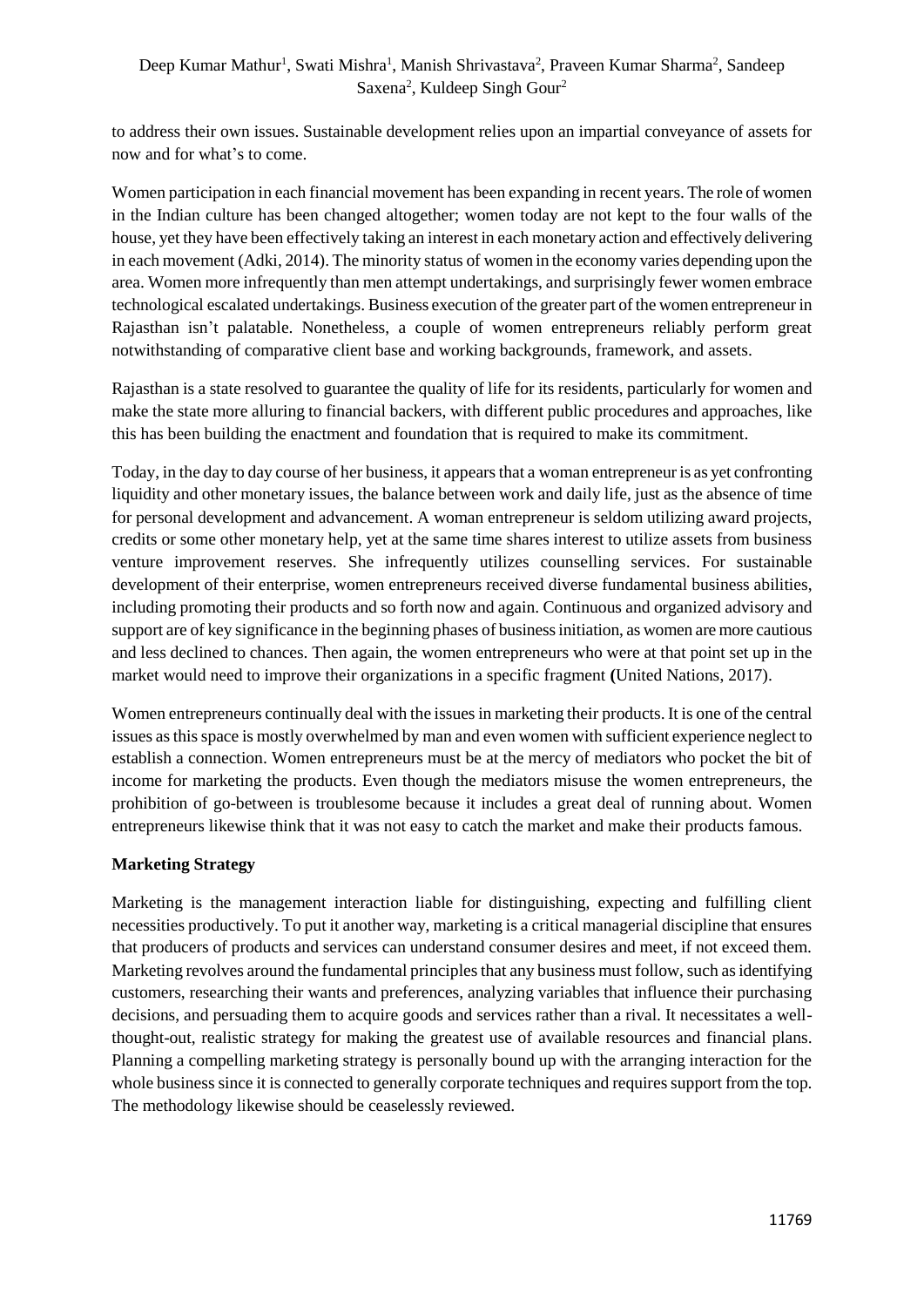Strategies Adopted by Women Entrepreneurs for Sustainable Development of Their Enterprise with Special Reference to Rajasthan



**Marketing Cycle Figure 1. Factors responsible for marketing in women enterprise**



**Figure 2. Marketing factors for Women**

According to the Budget report (2020), India has 58.5 million entrepreneurs, with 8.05 million of them being women entrepreneurs, bringing the overall number of women entrepreneurs in India to just 14 percent. Surprisingly, the research also reveals that 79 percent of women-owned companies are selffunded and of lesser size and scope. According to **Tasavori et al. (2018)**, this research adds to the social entrepreneurship literature by improving our knowledge of the connection between resource **bricolage** strategy and social business development via product/market scope in a low-resource context. The results of this research have consequences for social enterprises and policymakers in terms of how they use their resources and how they react to environmental opportunities and challenges. According to **Bhatt and**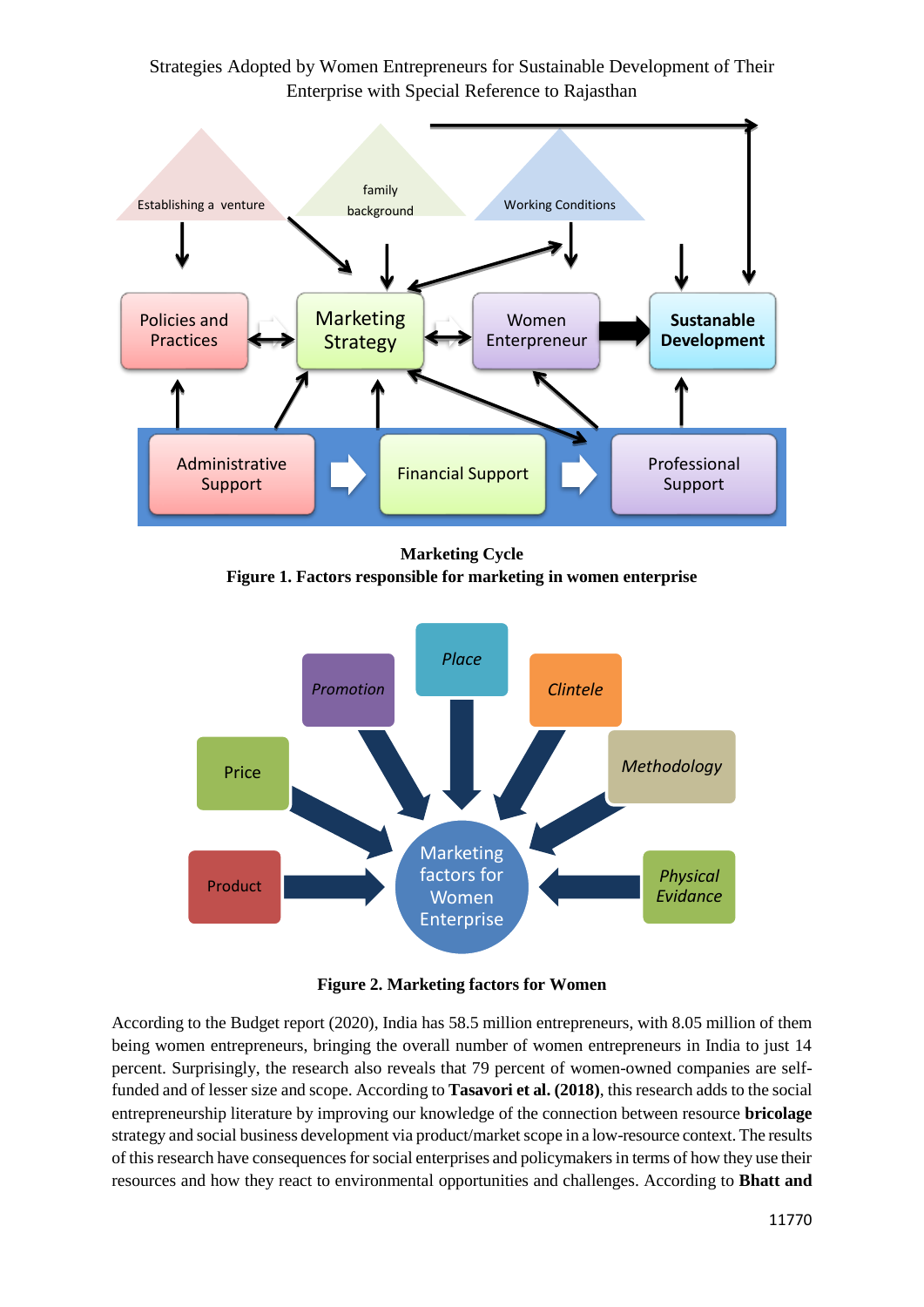# Deep Kumar Mathur<sup>1</sup>, Swati Mishra<sup>1</sup>, Manish Shrivastava<sup>2</sup>, Praveen Kumar Sharma<sup>2</sup>, Sandeep Saxena<sup>2</sup>, Kuldeep Singh Gour<sup>2</sup>

**Ahmad (2017)**, new forms of financing dubbed "impact investing" have arisen as tools to promote entrepreneurship within disadvantaged groups. Various vehicles for sway speculation have arisen over the most recent couple of years; however, configuration and adoption is restricted. **Singh and Raghuvanshi (2012)** revealed that compared to males in the same sector, women entrepreneurs face more financial difficulties and marketing issues.

**Shah (2012)** focused on increasing the growth of the economy; there is a need for women entrepreneurs because only they can bring change in the families and inspire others to become financially independent.

Access to markets is influenced by several important variables, according to **Sinha (2005)**, including specialist expertise, conceptualization, and acquaintance. Due to their incapacity to transition to market goods, rural women frequently have difficulty operating small and medium businesses (SMEs).

Competencies of Women Entrepreneurs highlighted the competencies of women entrepreneurs in carrying out their business operations, according to **Natarajan et al. (2003)**. The purpose of the research was to look at the abilities of women entrepreneurs in the Erode area. According to the study, individual variables such as age, training, experience, location status, and type of activity have little impact on the competence level of women entrepreneurs. According to the authors, there is a critical need for women entrepreneurs' competence levels to be improved via genuine training and entrepreneurship development programs (EDP).

According to **Joshi (2002)**, micro-credit programs provide small loans to women entrepreneurs for income-generating self-employment enterprises, enabling them to care for themselves and their families. In most instances, in addition to financing for self-employment, micro-credit programmers provide a mix of services and resources to their customers. When interventions enhance women's economic activity, it is critical to recognize good policy connections for access to raw materials, markets, skills, space, finance, and equipment.

According to **Mayoux (2000)**, to be a successful, empowered woman, gender and empowerment concerns must be addressed in employment. As a result, empowerment will serve as an income-generating tool that will aid humanity's economic, social, and political well-being at the same time.

**Basu (2000)** discovered that women now contribute to the country's economic growth in various ways, including non-market activities such as producing products with higher use-values and market activities such as working in fields, factories, and offices, and outside the house.

# **Methodology/Approach**

A comprehensive evaluation of women's businesses and marketing-related literature in business and management journals was conducted. All journals in the Entrepreneurship and Small Business topic area, financial management journals, and a few other business and society, non-profit management, and public administration journals were evaluated.

#### **The Problem**

Women entrepreneur deals with the issue in promoting their products or services. There is a need to give a climate that propels women entrepreneurs to showcase their products or services in the manner the customer/client demands. This cycle is fairly ailing in women entrepreneurs located in Rajasthan.

#### **Significance of Paper**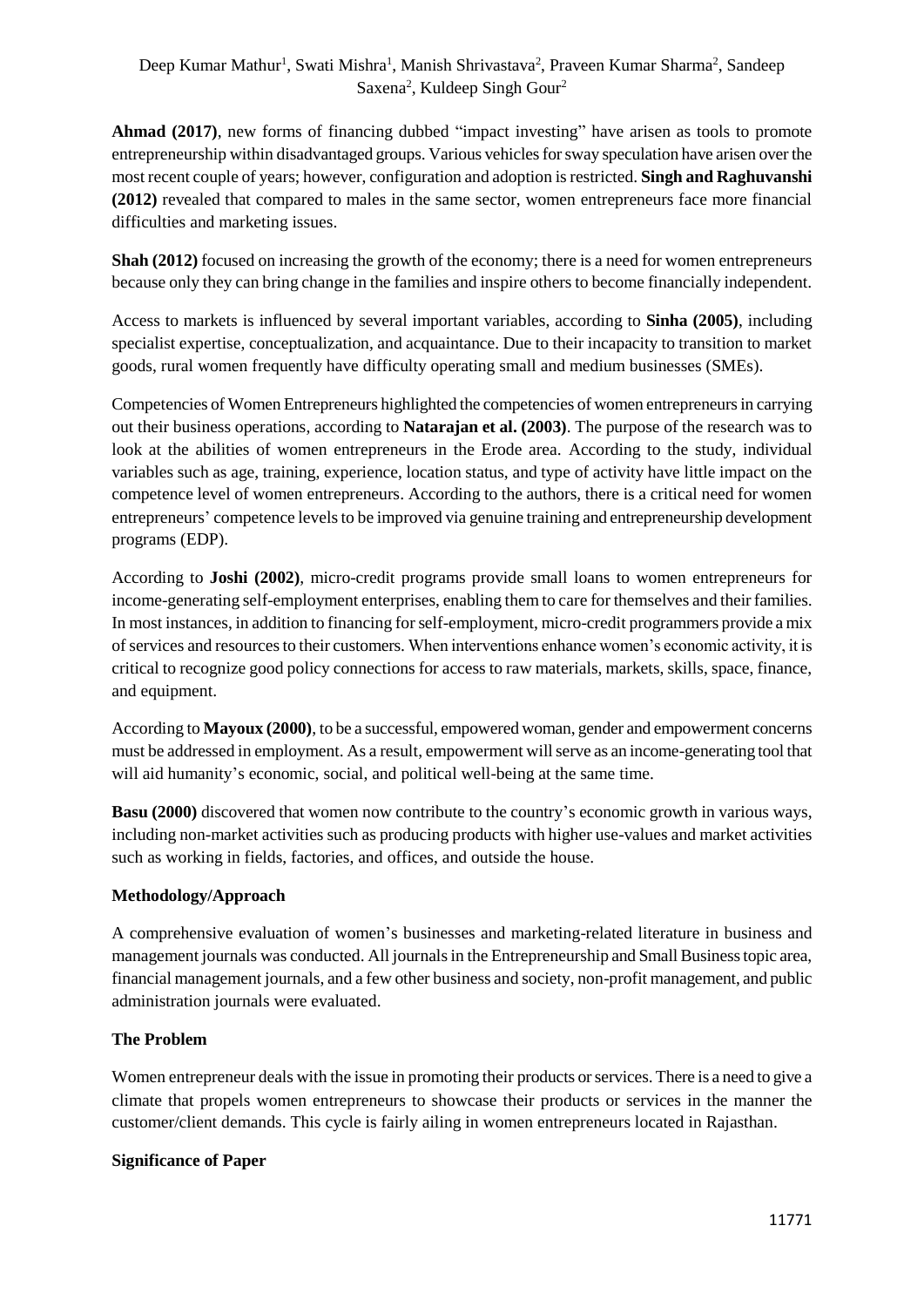# Strategies Adopted by Women Entrepreneurs for Sustainable Development of Their Enterprise with Special Reference to Rajasthan

This paper describes the contribution of women entrepreneurs to society and how much needs to be done to empower women so that they can become successful entrepreneurs of tomorrow. The women population is now going beyond the barriers and restrictions and working to build a sustainable livelihood and take care of the family finances.

## **Future scope**

Industry department may design their activity based on the real requirement and the support from the women enterprises in any state. The government may prioritize their activities and identify the much needed requirement of that women entrepreneur, which ultimately results in the sustainable development of the enterprise.

## **Conclusion**

This paper has compiled a comprehensive review of empirical research and associated literature. The goal was to better outline the first steps of a significant new endeavor to understand the connections between marketing and women entrepreneurs. There seems to be a belief that both marketing and women entrepreneurs link businesses and their sustainable-term success.

## **References**

- 1. Adiki S. 2014. Role of women entrepreneurship in Sustainable development of India, International Journal of Innovative Technology & Adaptive Management (IJITAM) ISSN: 2347-3622, Volume-1, Issue-5 2014).
- **2.** United Nations, 2017. Promoting entrepreneurship for sustainable development: A selection of business cases from the empresses network.
- 3. Pathak, U (2021) National President, Legal Awareness Council, Women's Indian Chamber of Commerce and Industry, letter to Hon'ble Minister of Finance and Corporate Affairs, GOI dated 15/01/2021, M.C.I.E., Delhi-Mathura Road, New Delhi.
- 4. Women Entrepreneurship Research Report (2020), A Landscape study on Women Entrepreneurship: Its challenges and impact on Women Entrepreneurs' health, socio-economic security, and family well-being outcomes. EdelGive Foundation, Kalina, Mumbai.
- 5. Tasavori, M., Kwong, C. and Pruthi, S. (2018), "Resource bricolage and growth of product and market scope in social enterprises", Entrepreneurship and Regional Development, Vol. 30 Nos 3/4, pp. 336-361.
- 6. Strategy Report for Women Entrepreneurship Development in the Republic of Macedonia, 2019 2023 )Skopje, October 2018 Ministry of Economy of the Republic of Macedonia.
- 7. Bhatt, P. and Ahmad, A.J. (2017), "Financial social innovation to engage the economically marginalized: insights from an Indian case study", Entrepreneurship and Regional Development, Vol. 29 No. 56, pp. 391-413.
- 8. Singh, R. and Raghuvanshi, N. (2012). Women entrepreneurship issues, challenges and empowerment through self-help groups: an Himachal Pradesh.
- 9. Shah, H. 2012. ICECD: Achieving Convergence for Empowerment of Women. Paper presented at the Western Regional Conference of the National Mission for Empowerment of Women, April.
- 10. Sinha, S. (2005), Developing Women Entrepreneurs in South Asia: Issue, Initiatives and Experiences', UNESCAP, ST/ESCAP/2401: 14-22.